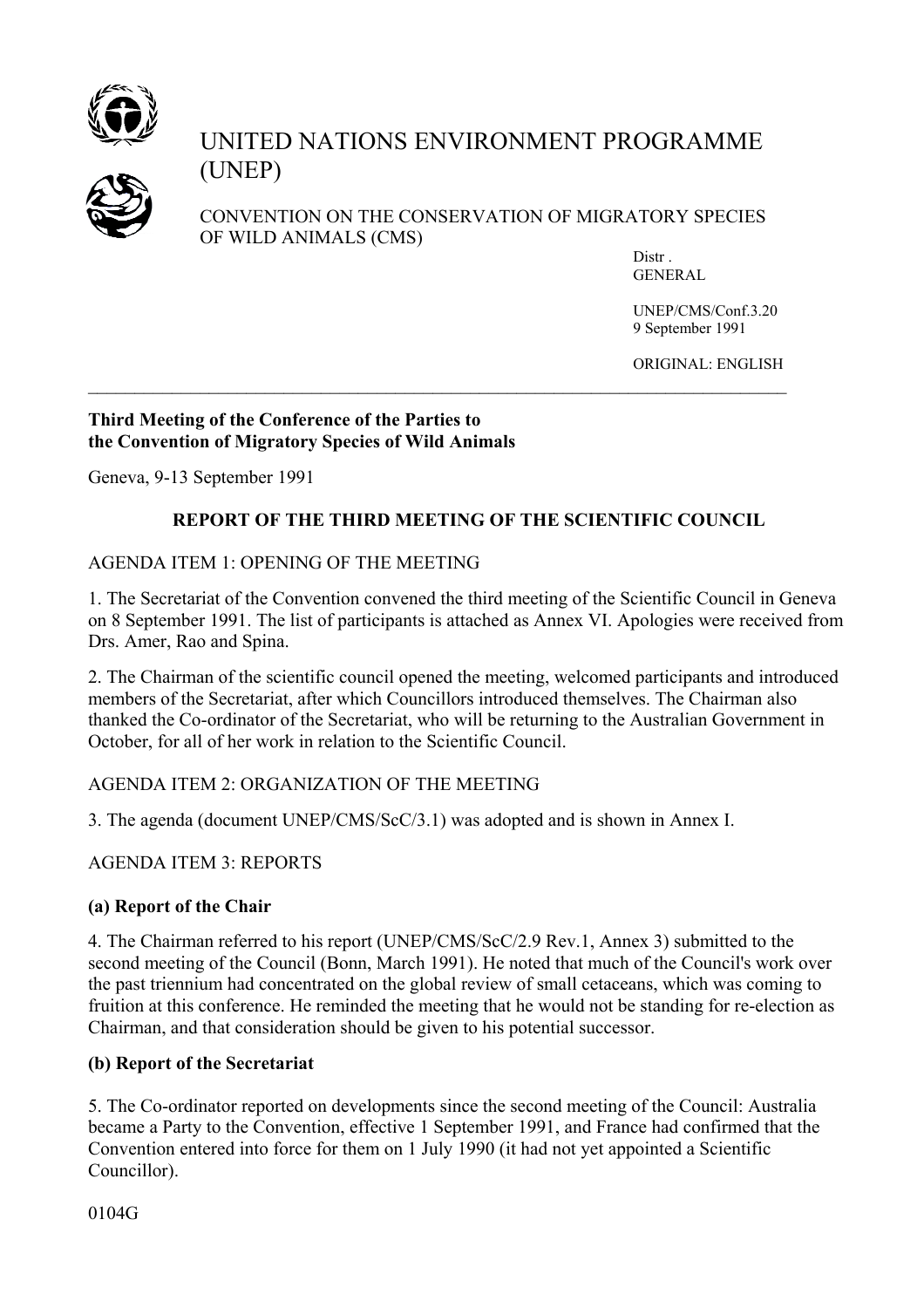6. Two new appointments have been made to the Scientific Council: Mr. S. Deb Roy (India), replacing Dr. Ranjitsinh; and Dr. William Phillips (Australia), both in attendance at this meeting.

7. The Co-ordinator drew attention to two tabled papers that the Secretariat had prepared at the request of the Scientific Council at its previous meeting: one containing background information on species and the other a draft AGREEMENT on the conservation of Asian waterfowl.

8. The Co-ordinator reported that, in addition, the following actions had been undertaken. The small cetaceans review report had been submitted to the Scientific Committee of the International Whaling Commission (IWC), and will be published as part of the 1991 IWC report. (It may also be printed by the Norwegian Institute for Nature Research.) It was also circulated to Parties and other Range States. A draft agreement on small cetaceans in the Black and Mediterranean Seas and contiguous waters has been prepared, in co-operation with the Secretariats of the Bern and Barcelona Conventions, IUCN and Greenpeace International. This is contained in a Council of Europe document recently distributed as a Conference information paper (UNEP/CMS/Conf.3 Inf.2).

9. She advised the meeting that the Secretariat had prepared draft resolutions for the Conference covering the funding and role of the Scientific Council, listing of species in the Appendices and additional measures for conserving species in the Appendices. Furthermore, the Scientific Council's views had been incorporated in the draft resolution on agreements and the draft budget for 1992- 1994.

10. The Secretariat had circulated the full Range State list to all members and would, at this meeting, distribute to each Party appointee a special list covering the species in his particular Range State. Councillors were requested to provide written comments and changes during the week of the Conference or by post shortly thereafter.

11. The Co-ordinator concluded by thanking those Governments (Norway and United Kingdom) which had donated funds to assist the participation of developing country Scientific Councillors.

AGENDA ITEM 4: MATTERS TO BE DISCUSSED AT THE THIRD MEETING OF THE CONFERENCE OF THE PARTIES

## **(a) Funding and role of the Scientific Council**

12. The Secretariat introduced document UNEP/CMS/Conf.3.18, which includes, as Annex I, a draft resolution updating the Scientific Council's mandate. The Co-ordinator drew attention to the desirability of involving all members of the Scientific Council in its activities, of providing financial support for the Chairman to attend meetings, and of having Conference-appointed Councillors being able to attend meetings of the Conference of the Parties as observers. With regard to the latter, it was pointed out that some Conference appointees might not have organizational affiliations that would permit them to attend such meetings in other circumstances.

13. Deferring discussion of operative paragraph 3 of the draft resolution, the Council endorsed the general intent of paragraphs 1 and 2. The Chairman put forward minor changes to paragraph 1 to emphasize that Conference-appointed Councillors **should be entitled** to attend the Conference, and to 2 (b) to take account of situations where Governments might be in a position to cover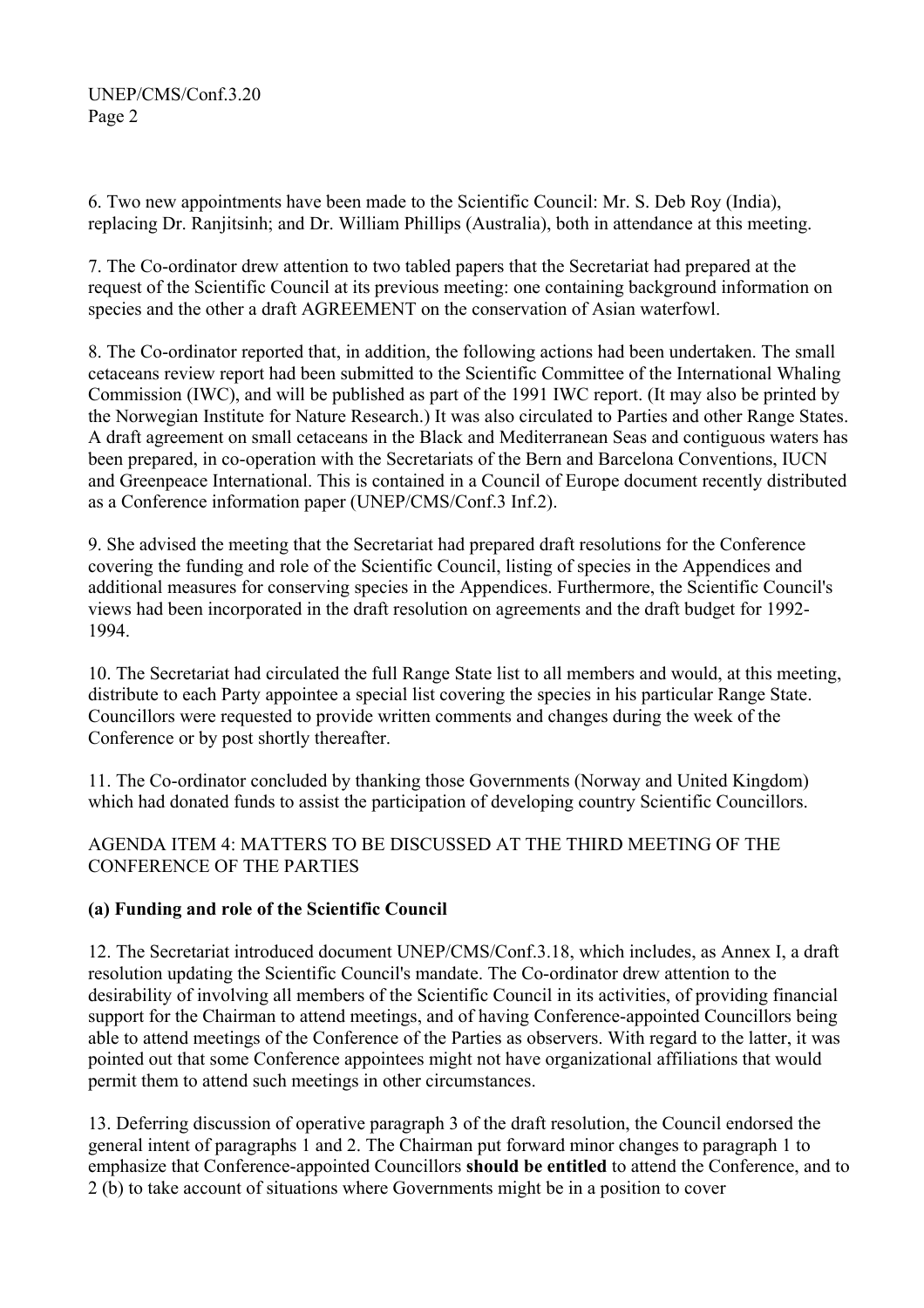expenses relating to attendance at meetings. These changes, agreed to by the meeting, are reflected in the amended draft resolution attached as Annex II to this report.

## **(b) Future work programme**

14. The representative of the Secretariat was asked to introduce document UNEP/CMS/Conf.3.14.4, containing proposals to promote activities under the Convention related to species listed in Appendix I. Referring to the draft resolution annexed to that document, he described a mechanism whereby a comprehensive review of the conservation status of a limited number of Appendix I species could be undertaken, with a view to providing recommendations for concrete conservation measures. The work would be a collaborative effort involving the Secretariat, Scientific Councillors, Party focal points and others.

15. Dr. Devillers expressed support for this initiative and suggested that the resolution go even further, instructing the Secretariat and/or Scientific Council to encourage and assist Parties in the preparation and enactment of concerted actions under the Convention, within existing instruments of bilateral or multilateral co-operation. He proposed small cetaceans and *Numenius tenuirostris* as species for consideration under this proposal. Dr. Phillips also endorsed the proposal to give particular attention to priority species listed in Appendix I, and suggested marine turtles (in the Indo-Pacific) as one such group. Dr. Perrin expressed the view that *Eubalaena glacialis* in the North Pacific deserved attention due to its critical population status. Although no CMS Parties are Range States for the species, he considered that Parties might be able to act through other institutions, such as the International whaling Commission. The representative of the Secretariat suggested that a number of antelopes listed in Appendix I - such as *Gazella dama, Gazella leptoceros* and *Cervus elephas barbarus*, might be considered. Dr. Edelstam also expressed support for additional work on North African antelopes, as well as *Bos sauveli* in Indochina.

16. However, it was emphasized that the identification of these particular priority species should not give the impression that other endangered species in Appendix I did not also require attention. The urgency of the threat to a species should be the main criterion. The focus should be on conservation actions under the particular provisions of the Bonn Convention.

17. The Council endorsed the proposal, in paragraph 4, that the Secretariat draw to the attention of Parties matters of importance to the conservation of species listed in the Appendices; the draft resolution was revised and is attached as Annex I to this report.

18. The representative of the Secretariat then introduced document UNEP/CMS/ScC/3.2 which contained information on particular migratory species requested by the Council at its last meeting. He explained that part of the information related to the future work programme, while the remainder consisted of brief status reports on species suggested as candidates for listing in the Appendices or for retention in Appendix I (agenda items 5 (b) and (c)).

19. With regard to the future work programme, it was agreed that work on small cetaceans should continue as a high priority and that, while it was up to Parties to develop Agreements for these species, the Scientific Council could play a facilitating role.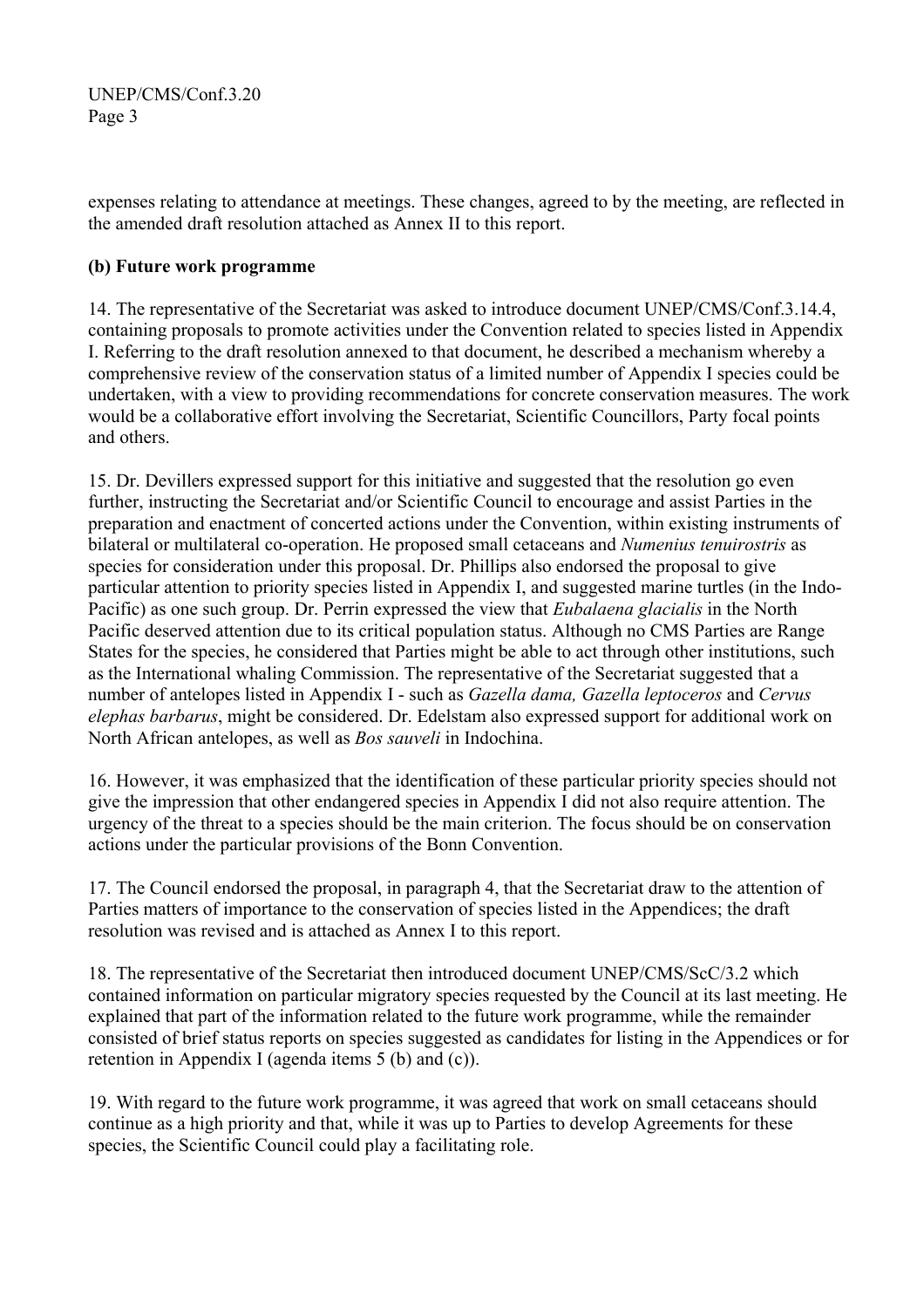20. It was noted that dugong is a species for which data were limited and for which population trends were difficult to discern. It was also suggested that West African manatees warranted consideration, as they were thought to migrate in rivers across national frontiers. It was agreed to establish a working group to promote work on Agreement(s) for dugong, already listed in Appendix II, and to examine the question of listing manatees.

21. It was acknowledged that there were serious gaps in information on North African land mammals and *Bos sauveli*, and that up-to-date data were needed, where possible, by consulting government scientists in the Range States.

22. It was again noted that neotropical species were under-represented in the Appendices. It was suggested that attention might be given to freshwater fishes, and that emphasis ought to be placed on non-avian species. However, some reluctance was expressed to expend resources, at this time, on a consultancy to assess the situation in this region, given that there were so few Parties. (It was suggested, though, that the small number of Parties may stem from the limited number of neotropical species in the Appendices.) It was recommended that the Secretariat, from available sources (i.e. ICBP, IUCN etc.) and assisted by Scientific Councillors, produce a provisional list of neotropical species for consideration for addition to the Appendices. The Scientific Council would then be requested to comment and provide its advice on whether more work was needed, for example, through a consultancy.

23. Dr. Phillips drew attention to the high incidental mortality of albatrosses in the southern oceans (one of which was listed in Appendix I) through long-line fishing.

24. The meeting then returned to the draft resolution attached as Annex I to document UNEP/CMS/Conf.3.1. Some minor changes were suggested to the wording of sub-paragraphs 3 (c) and (d), to reflect the meeting's recommendation to pursue work on sirenians, generally, and to continue to review the Appendices, but only as the need arises. It was agreed also that the need to examine the problem of artificial barriers to migration should be reflected in the resolution. The Secretariat was requested to draw up a list of issues to be considered in a preliminary paper on this subject, and to circulate it to Councillors for comment. Then, a preliminary review of the problem would be prepared, followed by case studies of various taxonomic groups. These changes are incorporated in the revised version of the draft resolution attached as Annex II to this paper.

### **(c) Conference appointees to Scientific Council**

25. Having identified areas for future work under the Convention, the meeting considered what additional expertise on the Scientific Council was needed. It was pointed out that although Resolution 1.4 had allowed for eight Conference appointees, a maximum of four to five was desirable, for financial reasons. The Chairman noted continuity would be important for work on waterfowl and small cetaceans. The Scientific Council recommended the reappointment of Drs. Moser and Perrin, both of whom expressed their willingness to continue.

26. For its work on sirenia, it was agreed that it would not be necessary for the Conference to appoint a member of the IUCN/SSC Sirenia Specialist Group, after Dr. Phillips pointed out that Australia could liaise directly with its Chairman (an Australian, Dr. Helene Marsh). It was suggested that an expert could be co-opted to a working group later, if necessary. Dr. Georgina Mace, of the Zoological Society of London, was suggested as a Conference-appointed expert on North African mammals.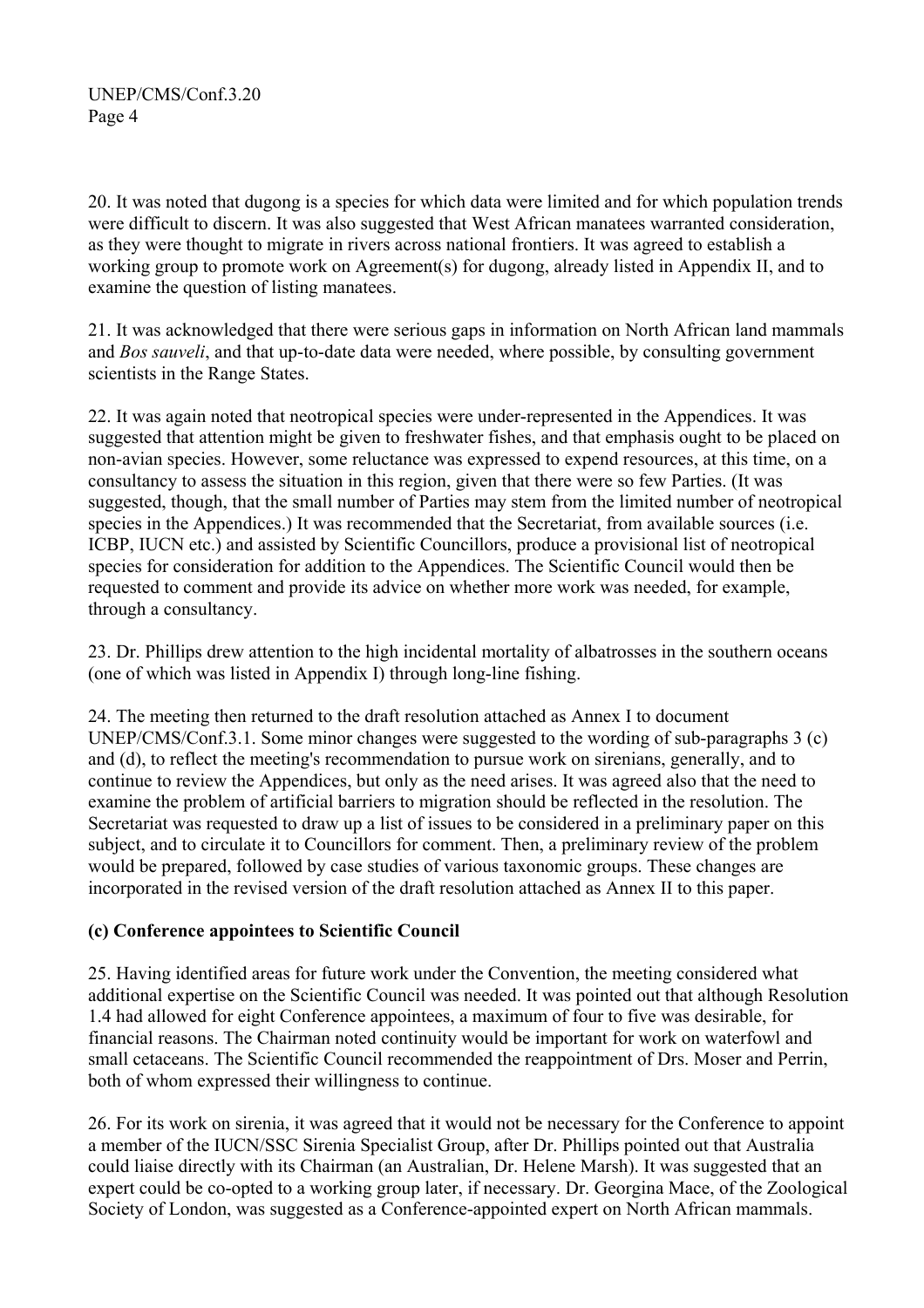## **(d) Reports by Parties**

27. A number of Councillors indicated that their reports on implementation of the Convention were or would soon be available.

28. There was general agreement that it had been useful to have a format to follow when writing the report, however, there was some uncertainty as to how much detail to include under certain sections (for example, on research undertaken and on implementing legislation). In response to a comment from the Secretariat, it was suggested that Parties use Format A (the full report) this time, even if they had submitted reports in the past, since the older reports were not likely to contain all of the information requested in the new formats. Further, it was suggested that Format A, Item III and Format B, Item IV, relating to national research be split into three components survey, monitoring, and research. On legislation, it was suggested that the title of the legislation and an indication of whether or not it was specific to migratory species was adequate, to allow someone to follow up if so desired, and that it would be useful to list new regulations in the updated reports. The Scientific Council recommended that the Conference adopt these formats for the guidance of all Parties, but indicated that a formal resolution to this effect would be premature.

## **(e) Measures under Article IV of the Convention**

29. The meeting considered document UNEP/CMS/Conf.3.14.3, containing information on the various Agreements concluded or under development.

(i) concluded

30. The Co-ordinator advised that the agreement on Wadden Sea seals, between Denmark, Germany and the Netherlands, would enter into force on 1 October 1991.

(ii) pursuant to Resolution 1.6

31. The respective focal points for the Agreements briefed the meeting on latest developments.

32. The Chairman, as focal point for the AGREEMENT on bats in Europe, explained that a text had been circulated to all Range States for comment, followed by a revised final draft. It was planned to have a meeting of Range States in conjunction with the Conference, in order to come to agreement on its content. It was hoped that a signing ceremony would take place in London in November 1991.

33. Dr. Devillers indicated that the status of the white stork AGREEMENT was essentially unchanged. A technical meeting had been held in Metz in June, and another was planned in conjunction with the Conference. It was now felt that a potential difficulty in implementing the AGREEMENT had been overcome, with the discovery of ways to deal with the problem of overhead cables, other than burial, at relatively low cost.

34. The Netherlands Government had submitted a draft Western Palearctic Waterfowl AGREEMENT and management plan to the EEC Commission. The EEC had not yet obtained a negotiating mandate from its Council.

35. Dr. Edelstam reported that it was hoped that the few outstanding problems related to the Baltic and North Sea small cetaceans agreement could be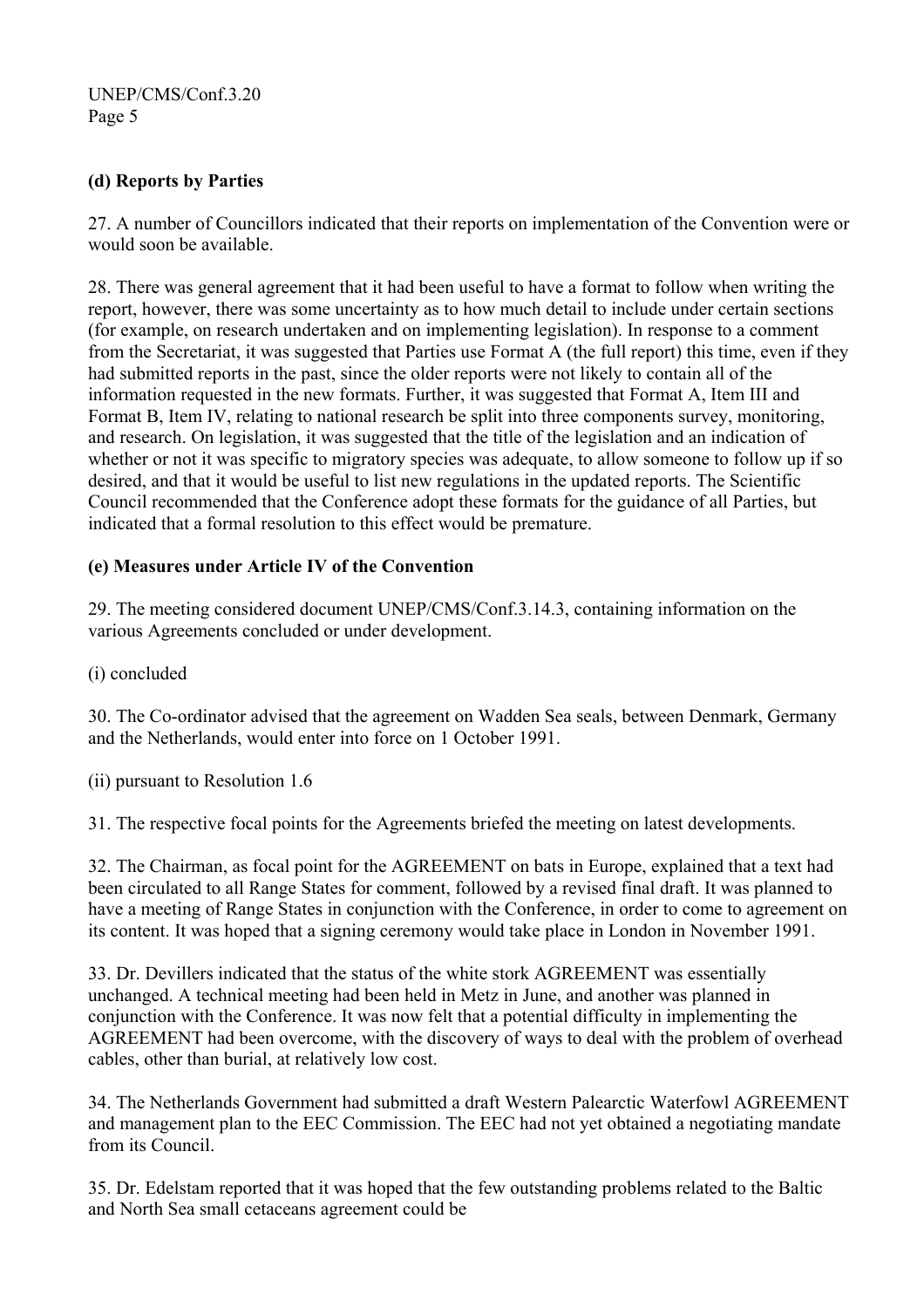resolved before the proposed signing ceremony scheduled for 12 September 1991. He drew attention to a new issue that had arisen with the recent independence of the Baltic States of Estonia, Latvia and Lithuania. Although it would be desirable for them to be Parties to the agreement, they were not in a position to share in the administrative costs.

(iii) pursuant to Resolution 2.3

36. The Co-ordinator reported that a draft agreement on small cetaceans in the Mediterranean and Black Seas had been prepared, covering 6 of the 28 species/populations identified by the Scientific Council in its global review of small cetaceans. The text had arisen from a meeting of the secretariats of the Barcelona, Bern and Bonn Conventions, Greenpeace International and IUCN; and is contained in a Conference document submitted by the Council of Europe (UNEP/CMS/Conf.3/INF.2).

37. The Co-ordinator then referred to a related draft resolution (UNEP/CMS/Conf.3.14.3 Addendum 1) the Secretariat had prepared for consideration by the Scientific Council. Among other things, the draft resolution sought the Conference's agreement to use the above-mentioned text as the basis for an agreement to be implemented under the Bonn Convention. Although it was generally felt that the Bonn Convention was a more appropriate vehicle than the Bern Convention, which had no obvious mechanism for agreements, the Chairman and several Councillors expressed reservation about seeking the endorsement of the Conference for an agreement the terms of which they had not had an opportunity to consider fully. It was suggested that a more careful approach be taken, as had been the case in the past, whereby attention would be drawn to the draft legal instrument in a preambular paragraph, and Range States would be encouraged to conclude agreements under the Convention for small cetaceans. Accordingly, the draft resolution was revised and is attached as Annex IV to this report.

38. The Chairman pointed out that if the Conference agreed to add species/populations of small cetaceans to Appendix II, this should be seen as a prelude for the conclusion of Agreements for their conservation. Freshwater dolphins were considered priorities in this regard, as had been noted in previous meetings. The Council concluded that its small cetaceans working group should continue its work. The Chairman suggested that, while consideration had been given to achieving global representation in its membership, it may be desirable to change the balance somewhat depending on the particular region under consideration.

(iv) others

39. There was no new information on Agreements being developed on the houbara bustard or great bustard.

40. The representative of the Secretariat introduced document UNEP/CMS/ScC/3.4.4, a draft agreement on the conservation of Asian waterfowl, prepared at the request of the Council for discussion at an IWRB symposium to be held in Karachi, Pakistan from 14 to 20 December 1991. The main body of the draft agreement incorporates general conservation measures, with more specific initiatives to follow in regional action plans annexed thereto. Councillors were requested to provide their comments to the Secretariat by 25 October. The meeting agreed that it would be helpful to constitute a working group on this Agreement which would meet for the first time in association with the Karachi symposium. Councillors were asked to give their suggestions for its membership as soon as possible.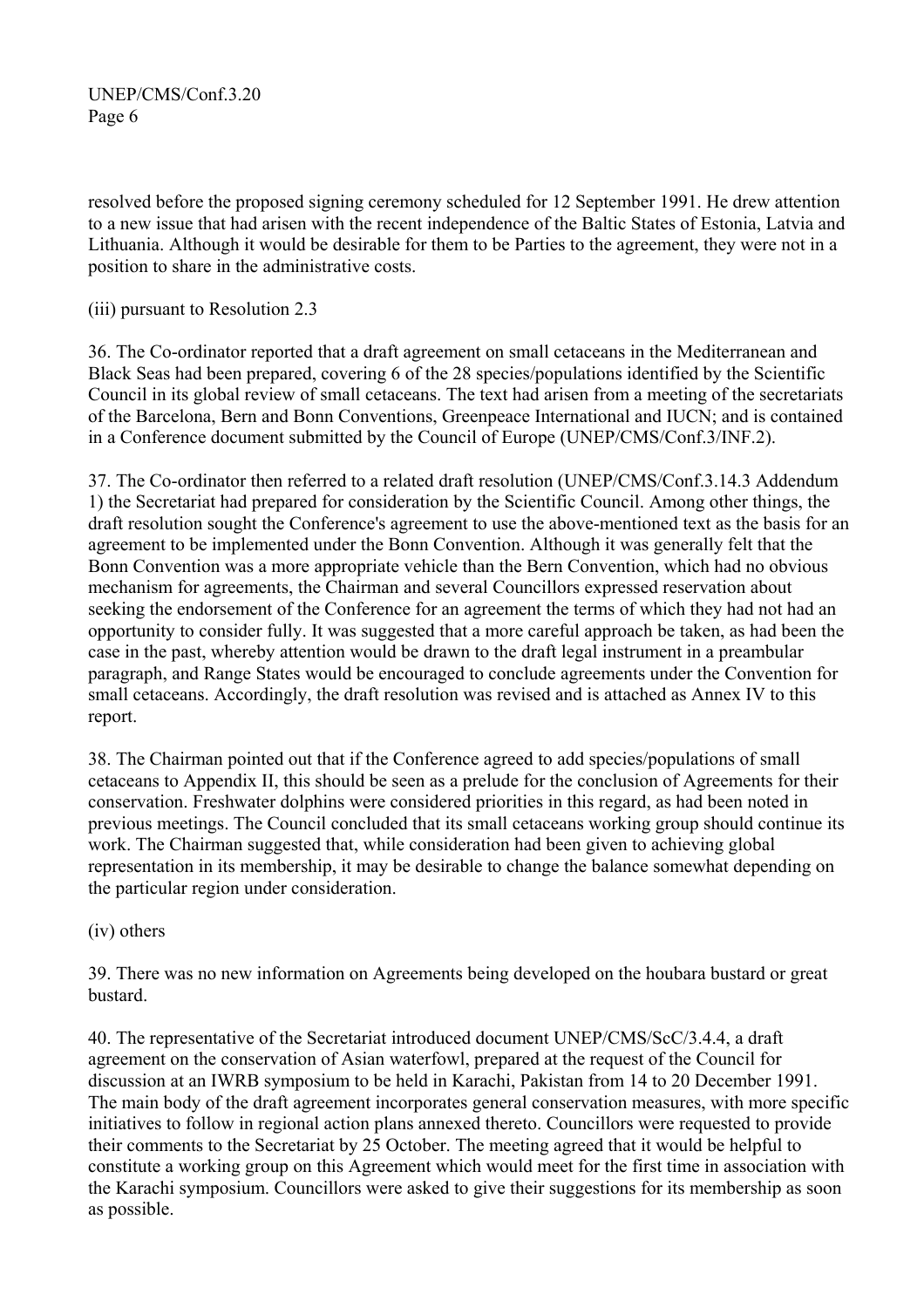41. It was agreed that Dr. Moser should serve as the focal point for the Asian waterfowl agreement, for purposes of convening a first meeting of the working group, but that if the working group were to continue, it may be preferable for a focal point to be chosen from a Party.

42. Dr. Moser indicated that the development of the draft agreement was very timely, as it relates to other work that is to be undertaken next year. More generally, he stated that consideration should be given now on how best to incorporate management prescriptions for single species into broader agreements, so as to avoid a proliferation of less comprehensive accords. Dr. Phillips gave details of several bilateral agreements in the Oceania/ Australasian region, and suggested that the draft agreement ought to cover that region as well, since interest had been expressed in the region for a multilateral approach, which offered advantages over the proliferation of bilateral accords.

43. Dr. Wilson advised the meeting that Ireland is working on a flyway management plan with four Range States for the Greenland white-fronted goose, and that a meeting will be held next year. This might ultimately be incorporated into the Western Palearctic Waterfowl Agreement.

(v) draft Conference resolution

44. The Co-ordinator introduced the draft resolution attached as Annex I to document UNEP/CMS/Conf.3.14.3, concerning *inter alia* the scope of agreements concluded under Article IV, paragraph 4. It was pointed out that there may be biological and political reasons why it would be useful for an agreement to cover only a subgroup of Range States, and that Article IV, paragraph 4, agreements should not necessarily be viewed as a first step towards the conclusion of AGREEMENTs under Article IV, paragraph 3.

45. The Secretariat was asked to draft alternative text for paragraph 3 using more positive language, and this is attached as Annex V to this report.

## **(f) Proposals for amendments to Appendix I and II to the Convention**

(i) arising from the work of the Scientific Council

46. The Chairman pointed out that there was no need to discuss the proposals submitted by India, Pakistan and Norway, as they had arisen directly from the recommendations of the Scientific Council. However, with respect to a number of proposed deletions from Appendix I put forward by Norway, Dr. Devillers drew the meeting's attention to new material offered by ICBP which cast some doubt on their conservation status. It was suggested that the scientific justification for such proposed deletions needed examination before the Scientific Council could support such proposals. The Chairman pointed out that the Scientific Council had not formally recommended such deletions but, at its second meeting, had recommended that the Conference or the Parties **consider** the six species in question for deletion. Norway had given the Conference the opportunity to make such a consideration. The case for deletion was a consequence of applying technical guidelines adopted by the Conference in Resolution 2.2 and so there was no requirement to present a supporting scientific case.

47. In light of the concerns about the uncertain status of these species that had been expressed at this meeting, the Scientific Council concluded that it was unable to support the proposals for deletion.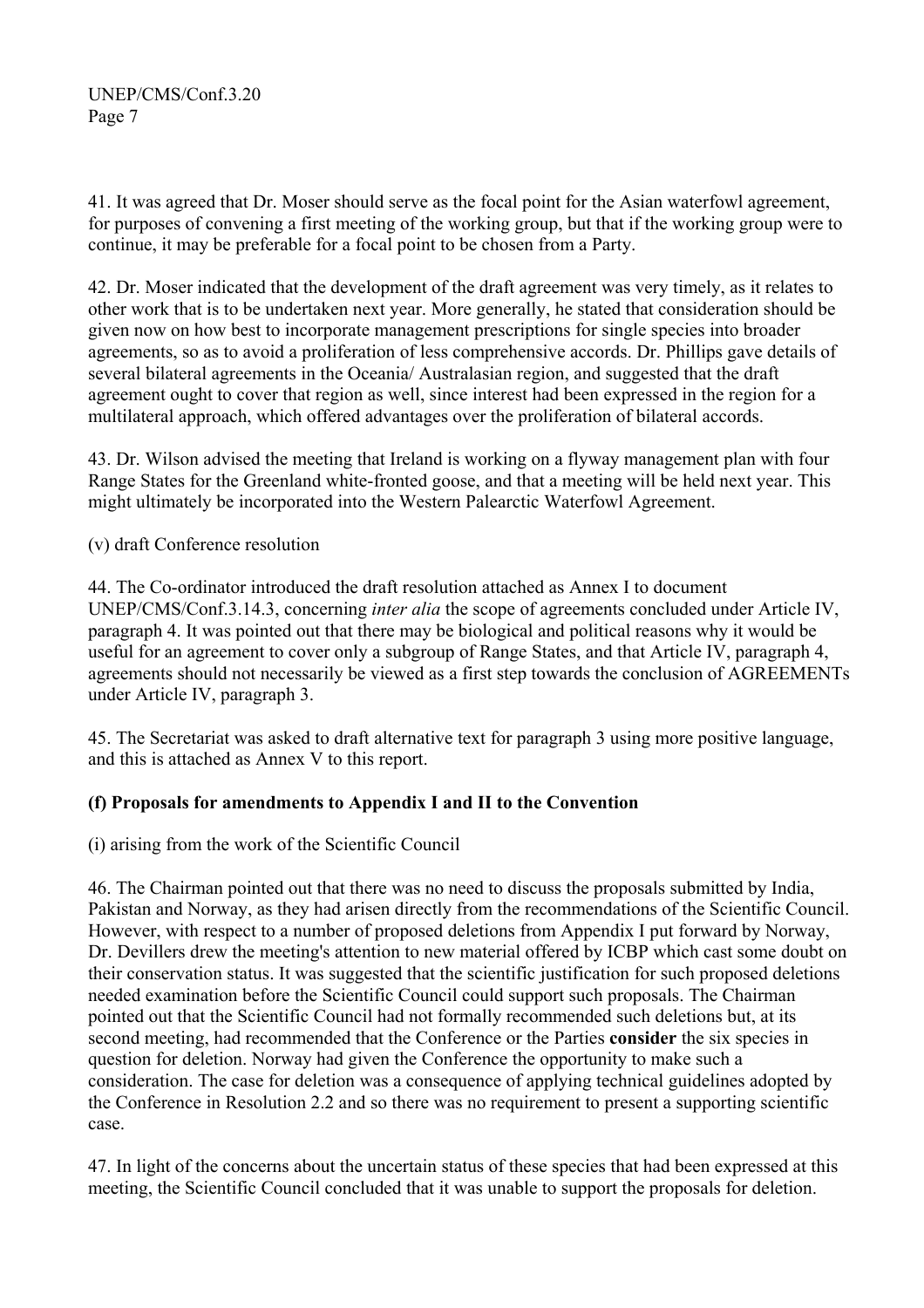(ii) other proposal(s)

48. With regard to the proposal of Ireland to list *Sterna dougallii* in Appendix II, Dr. Phillips indicated that there was an Australian subspecies that was not threatened and may not be migratory. It was noted that the proposal as drafted related only to the Atlantic population and should be annotated to this effect. Such an amendment could be moved by a Party during this Conference. The Scientific Council then endorsed the proposal as it relates to the Atlantic population.

## **(g) Listing of species in the Appendices of the Convention**

49. The Co-ordinator introduced document UNEP/CMS/Conf.3.13, which includes, at Annex II, a draft resolution incorporating various suggestions agreed upon by the Council at its second meeting. The Council endorsed the draft resolution.

## AGENDA ITEM 5: FURTHER MATTERS FROM THE SECOND MEETING OF THE SCIENTIFIC COUNCIL

## **(a) Nominations for Chairman**

50. Although no further action could be taken on this point until the Conference appointees had been chosen, the Co-ordinator described briefly the postal vote procedures to be followed shortly thereafter. The Chairman announced his willingness to stay on until a new Chairman had been elected, which hopefully would be before the end of the year. The desirability for the Chairman to be from a Party, rather than a Conference-appointee, was expressed, to facilitate the carrying forward of Council recommendations to the Conference.

### **(b) Additional information on species identified for possible amendment of Appendices listing**

51. Discussion of this item appears in paragraph 18 of this report.

## **(c) Information on species identified for possible listing in the Appendices**

52. Discussion of this item appears in paragraph 18 of this report.

### **(d) Obstacles preventing or impeding migration**

53. Discussion of this item appears in paragraph 24 of this report.

### AGENDA ITEM 6: DATE AND VENUE OF THE FOURTH MEETING OF THE SCIENTIFIC COUNCIL.

54. The Chairman reminded the meeting that the Council is supposed to meet in connection with the meeting of the Conference of the Parties. He noted that it had been necessary to hold the second meeting earlier in the triennium in order to formulate advice on which Parties could act before the deadline for submission of proposals for consideration of the Conference of the Parties. The Council agreed that provision should be made for it to have full meetings about 9-12 months before the next conference and again immediately before the conference. It was suggested that it would be helpful to Councillors to have French and Spanish translations of documents available prior to meetings, especially if budgetary constraints precluded simultaneous interpretation at the meetings themselves.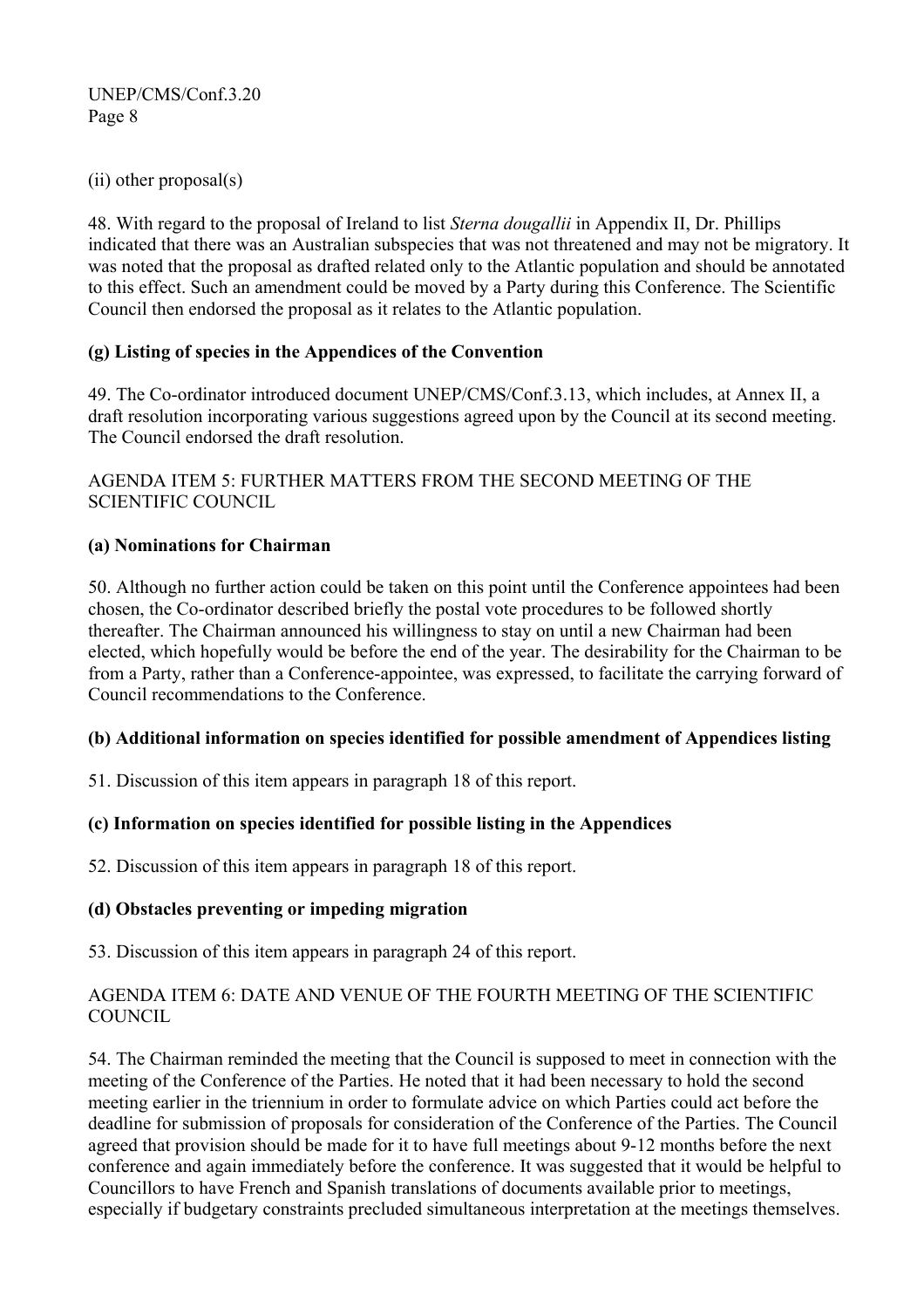### AGENDA ITEM 7: OTHER BUSINESS

55. The Councillors endorsed Dr. Wolff's expression of thanks to the Chairman for his role in shaping the Scientific Council, paying particular tribute to his comprehension of both the biological and legal aspects of the work.

AGENDA ITEM 8: CLOSURE OF THE MEETING

56. There being no further items for consideration, the Chairman closed the meeting.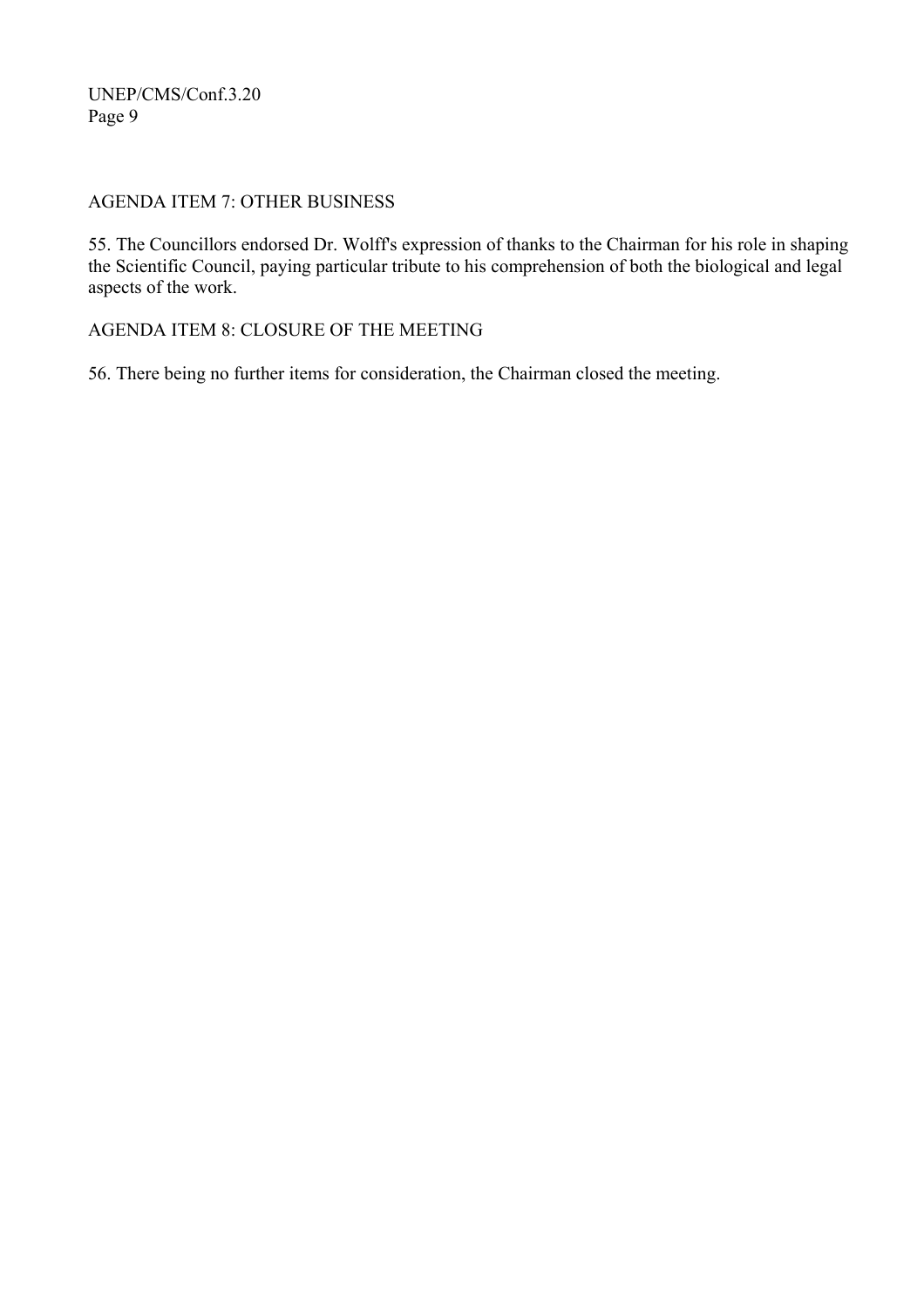#### **Annex I**

### AGENDA

### 1. Opening of the meeting.

- 2. Adoption of the agenda.
- 3. Reports:
	- (a) Report of the Chair;
	- (b) Report of the Secretariat.

4. Matters to be discussed at the third meeting of the Conference of the Parties;

- (a) funding and role of the Scientific Council;
- (b) future work programme
- (c) Conference appointees to Scientific Council;
- (d) reports by Parties;
- (e) measures under Article IV of the Convention
	- (i) concluded
	- (ii) pursuant to Resolution 1.6
	- (iii) pursuant to Resolution 2.3
	- (iv) other
	- (v) draft Conference Resolution

### (f) proposals for amendments to Appendices I and II to the Convention

- (i) arising from the work of the Scientific Council;
- (ii) other proposal(s);

(g) listing of species in the Appendices to the Convention.

#### 5. Further matters from the second meeting of the Scientific Council:

(a) nominations for Chairman;

 (b) additional information on species identified for possible amendment of listing in the Appendices;

- (c) information on species identified for possible listing in the Appendices;
- (d) obstacles preventing or impeding migration.
- 6. Date and venue of the fourth meeting of the Scientific Council.
- 7. Other business.
- 8. Closure of the meeting.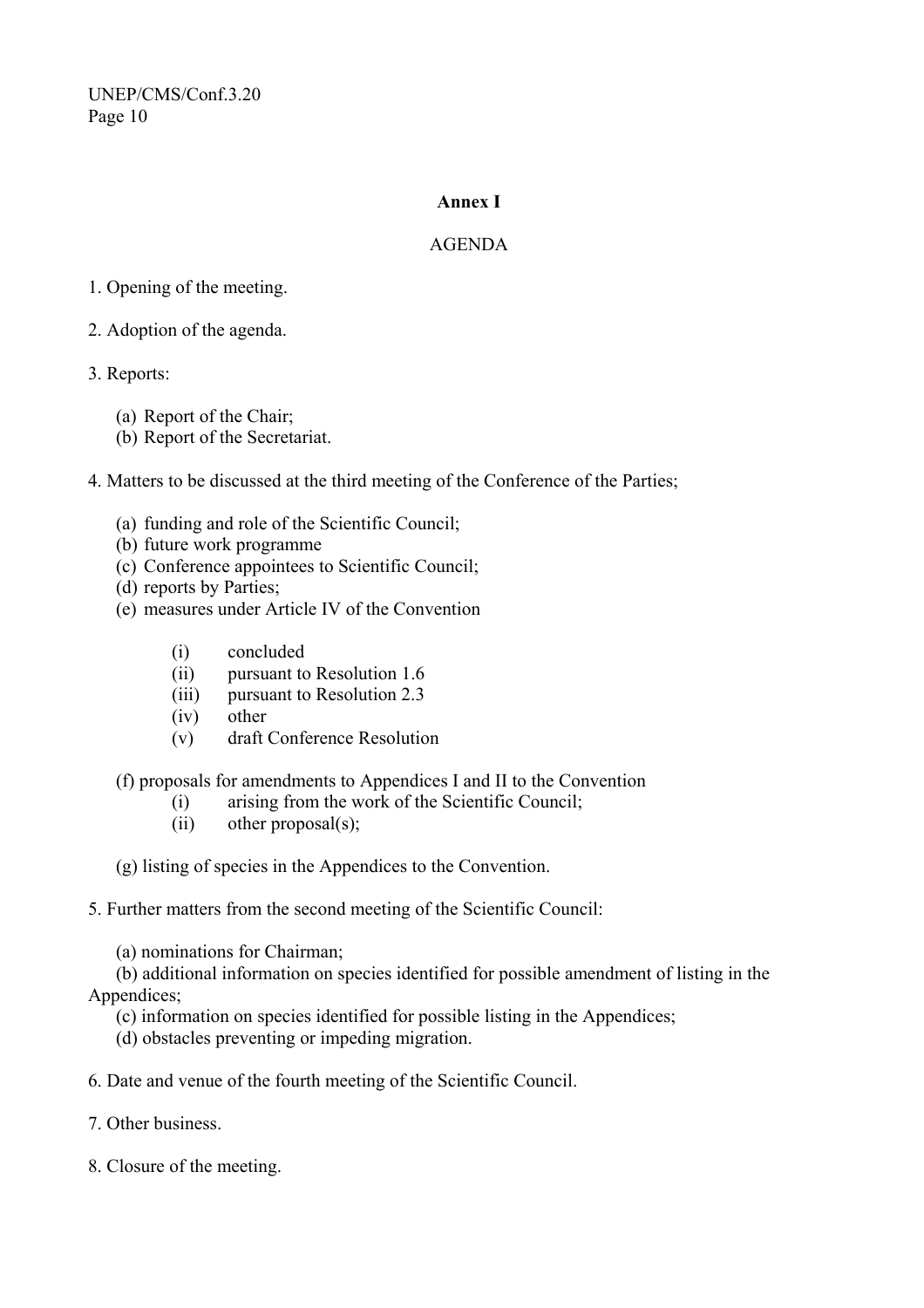#### **Annex II**

### **Draft Resolution**

## FUNDING AND ROLE OF THE SCIENTIFIC COUNCIL

### **The Conference of the Parties to the Convention on the Conservation of Migratory Species of Wild Animals,**

**Recalling** that, pursuant to Article VIII of the Convention, the first meeting of the Conference of the Parties, through Resolution 1.4, established a Scientific Council and directed the Council to address a number of questions,

**Noting** with appreciation that the Council has now responded to the Conference of the Parties on those questions,

**Bearing** in mind that Article VIII, paragraph 5, of the Convention provides that the functions of the Scientific Council may include recommending research and the co-ordination of research on migratory species and evaluating the results of such research,

**Aware** that since 1985 funding has been included in the budget adopted by the Conference of the Parties to cover travel expenses for travel undertaken by the Chairman of the Standing Committee on behalf of the Conference of the Parties or on behalf of the Secretariat

**Further aware** that in 1985 the Conference of the Parties directed the Secretariat to provide for payment of travel costs for representatives from least developed countries and in 1988 for representatives from developing countries to attend meetings of the Standing Committee,

1. **Agrees** that Scientific Councillors appointed by the Conference of the Parties shall be entitled to be observers at meetings of the Conference of the Parties;

2. **Determines** the following guidelines for the funding of the Council:

(a) the expenses of the members appointed by the Conference of the Parties in relation to attendance at meetings of the Council and its working groups must be met from the Convention budget as a high priority;

(b) Parties are expected to finance the expenses of their own nominees, except in case of

(i) the Chairman, in relation to travel expenses for travel undertaken as requested by the Conference of the Parties, the Scientific Council, or the Secretariat; and

(ii) members from developing countries, in relation to travel expenses for travel to meetings of the Scientific Council and, in particular, relevant working groups

when, on request, such expenses must be met as far as possible from the Convention budget.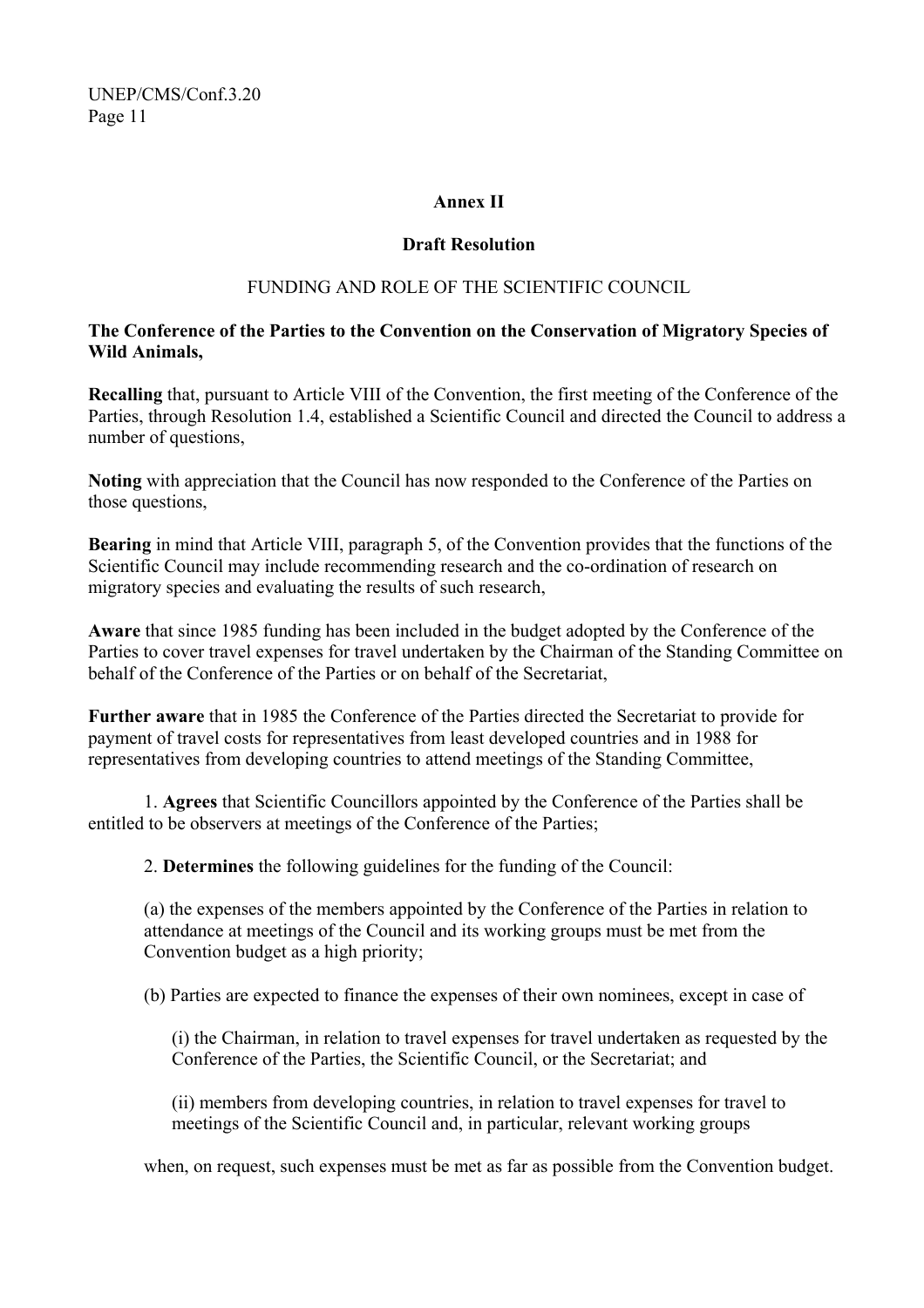### 3. **Directs** the Scientific Council:

(a) to recommend specific conservation measures for species listed in Appendix I, in order to enhance implementation of Convention Article III, paragraph 4;

(b) to recommend conservation and management measures to be included in AGREEMENTs for species listed in or recommended for listing in Appendix II;

(c) in preparing recommendations with regard to sub-paragraph (b) above, to give priority in the first instance to sirenians and to migratory land-based mammals in North Africa, the Arabian peninsula and southern Asia;

(d) to keep under review, as the necessity arises, the existing list of species in the Appendices;

(e) to provide advice on further species to be added to the Appendices, giving particular attention to neotropical species;

(f) to identify and recommend any areas of research required to ascertain the conservation status of migratory species which are listed in the Appendices or are candidates for such listing;

(g) to undertake a preliminary review, with case studies, of the impact of artificial barriers to migration.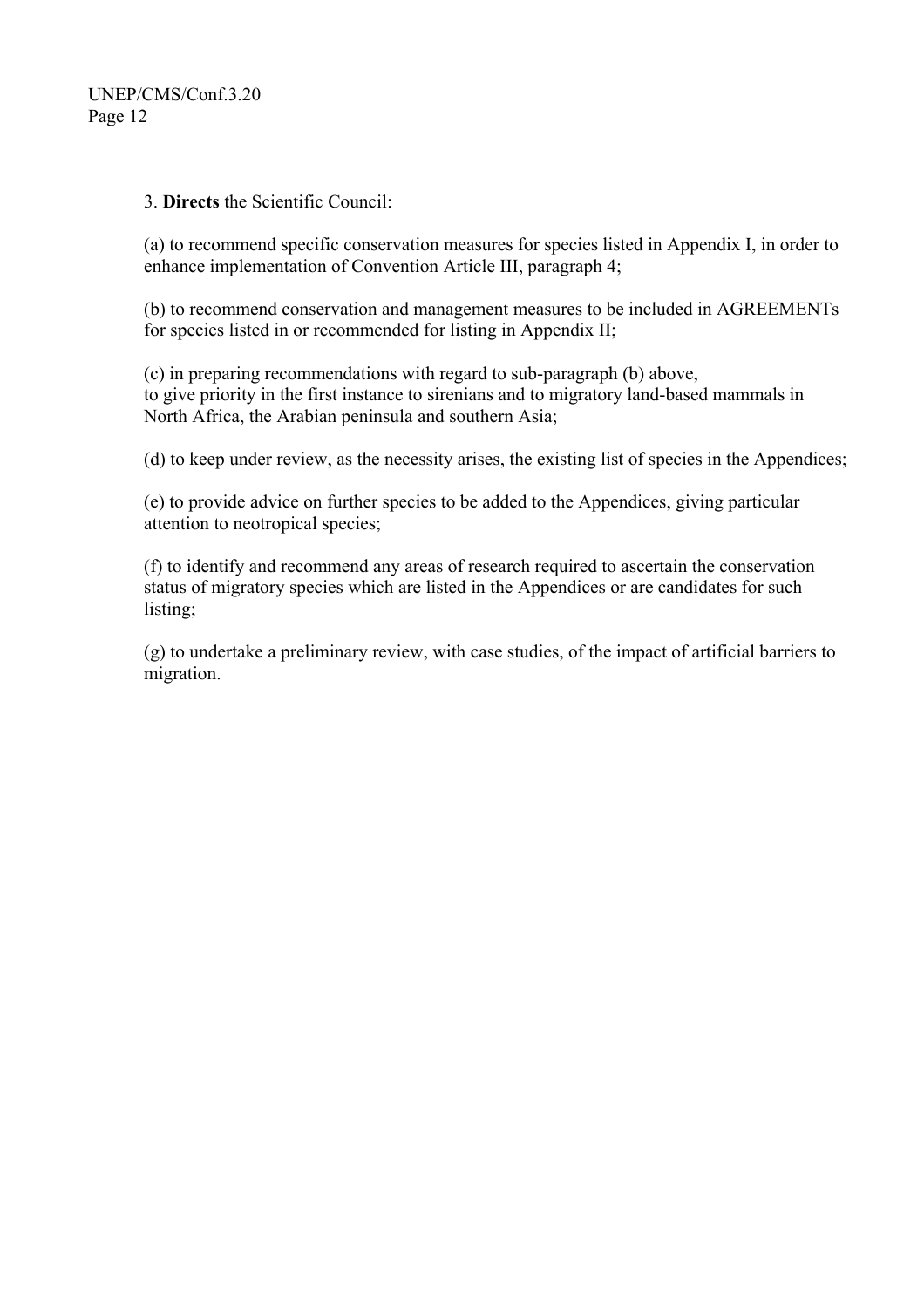#### **Annex III**

#### **Draft Resolution**

#### STATUS REPORTS FOR APPENDIX I SPECIES

### **The Conference of the Parties to the Convention on the Conservation of Migratory Species of Wild Animals,**

**Recalling** that, pursuant to Article VII of the Convention, the Conference of the Parties may review and assess the conservation status of migratory species and the progress made towards their conservation,

**Appreciating** the importance of having access to and sharing current information on the endangered species listed in Appendix I, for the purpose of recommending actions to benefit those species,

**Recognizing** the relevance of reports prepared by Parties, pursuant to Article VI of the Convention, on measures they are taking to implement its provisions,

1. **Decides** to establish a formal review process, at each meeting of the Conference of the Parties, for a selected number of species listed in Appendix I, with a view to recommending initiatives to benefit those species;

2. **Directs** the Secretariat to co-ordinate the preparation of status reports for species identified by the Conference, incorporating the information included in the annex to this Resolution; the Secretariat shall be assisted in this task by the Scientific Council and other bodies, as may be necessary;

3. **Urges** Parties to co-operate fully in providing the information needed to compile the species status reports;

4. **Instructs** the Secretariat and the Scientific Council to encourage and assist Parties to take concerted actions to implement the provisions of the Convention, where possible through existing instruments of bilateral or multilateral co-operation;

5. **Requests** the Secretariat to draw to the attention of Parties matters of importance to the conservation of species listed in the Convention appendices, including those arising from the preparation of the status reports, either at meetings of the Conference of the Parties or, if appropriate, intersessionally.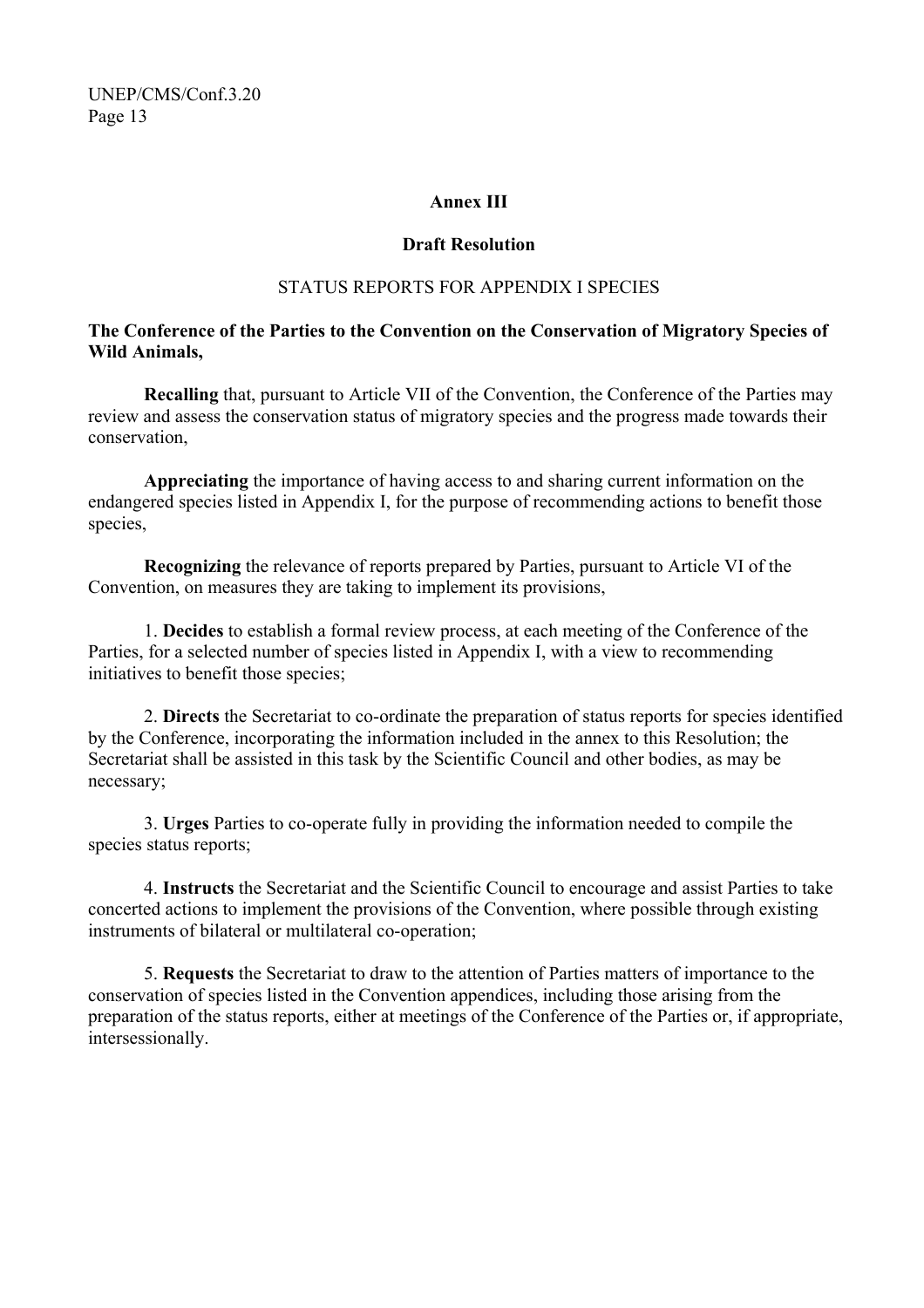#### **Annex**

#### **Information for inclusion in species review reports**

- 1. Taxonomy
	- 1.1 Specific taxonomy
	- 1.2 Common name(s)
- 2. Biological data
	- 2.1 Distribution (current and historical)
	- 2.2 Habitat
	- 2.3 Population estimates and trends
	- 2.4 Migratory patterns
- 3. Conservation status, by Party
- 4. Actual and potential threats
	- 4.1 Habitat degradation/loss
	- 4.2 Exploitation: direct and incidental (including flag vessels, where applicable)
	- 4.3 Other threats
- 5. Legislation
	- 5. 1 International
	- 5.2 National
- 6. Conservation measures, by Party
	- 6.1 Prohibition of taking, including any exceptions (grounds for exception, duration, analysis of effects)
	- 6.2 Conservation/restoration of habitat
	- 6.3 Mitigation of impediments to migration
	- 6.4 Regulation of other detrimental factors
	- 6.5 Further measures
- 7. Research activities
	- 7. 1 Governmental
	- 7.2 Non-governmental
- 8. Needs and recommended actions
	- 8.1 Legislative
	- 8.2 Conservation measures
	- 8.3 Research and monitoring
	- 8.4 Other
- 9. Additional remarks
- 10. References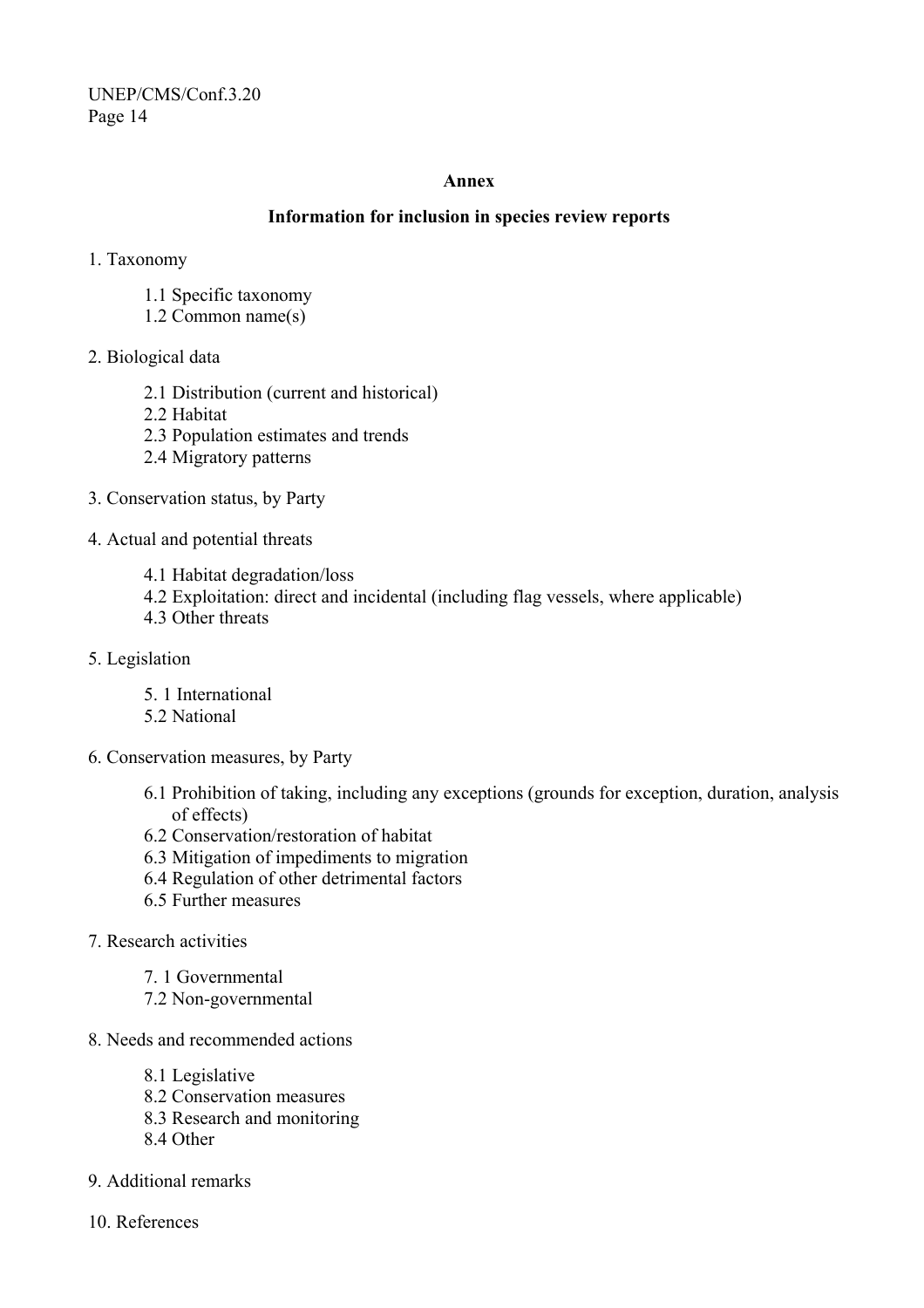#### **Annex IV**

#### **Draft Resolution**

## SMALL CETACEANS

### **The Conference of the Parties to the Convention on the Conservation of Migratory Species of Wild Animals,**

**Acknowledging** that the Scientific Council's report on the global review of the conservation status of small cetaceans provides a detailed basis for conservation measures to be included in agreements for the species and populations identified for listing in Appendix II,

**Recalling** that Resolution 2.3 adopted by the second meeting of the Conference of the Parties instructed the Secretariat and Standing Committee to envisage and facilitate agreements between Range States for such species,

**Noting** that under the auspices of the Convention on the conservation of European Wildlife and Natural Habitats a technical report and draft agreement concerning small cetaceans in the Mediterranean and Black Seas and contiguous waters prepared by Greenpeace International has already been discussed with the secretariats of the Convention for the Protection of the Mediterranean Sea Against Pollution and this Convention and with IUCN - the World Conservation Union,

**Noting** that the draft legal instrument on the conservation of small cetaceans of the Mediterranean and the Black Seas and contiguous waters prepared by Greenpeace International could be used as a basis for an agreement under the Convention, to be implemented in co-operation with the Convention for the Protection of the Mediterranean Sea Against Pollution and in consultation with the Convention on the Conservation of European Wildlife and Natural Habitats,

1. **Urges** Parties which are Range States for the species and populations of small cetaceans listed by the Conference in Appendix II of the Convention, to give priority to concluding agreements for their conservation;

2. **Urges** Range States to collaborate, under the sponsorship of a Party Range State, to conclude an agreement under the Convention for the Conservation of Small Cetaceans of the Mediterranean and Black Seas;

3**. Directs** the Secretariat to assist Parties in these endeavours.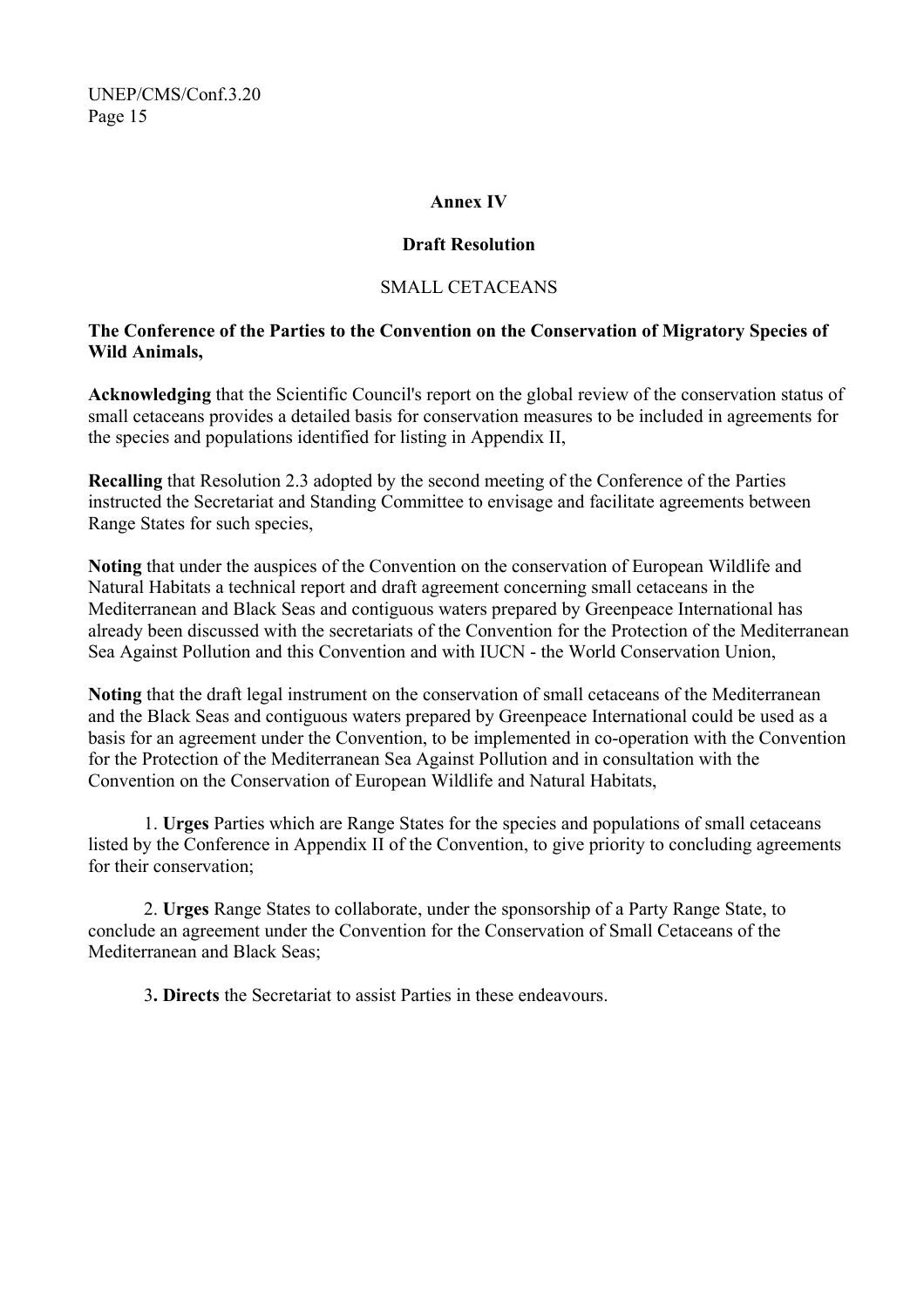#### **Annex V**

#### **Draft Resolution**

#### IMPLEMENTATION OF ARTICLE IV, PARAGRAPH 4, OF THE CONVENTION

#### **The Conference of the Parties to the Convention on the Conservation of Migratory Species of Wild Animals,**

**Considering** Resolutions 2.6 and 2.7 of the second meeting of the Conference of the Parties,

**Recognizing** that, based on experience since the second meeting of the Conference of the Parties, further guidance and clarification with respect to agreements concluded pursuant to Article IV, paragraph 4, is desirable,

1. **Understands** that Article I, paragraph 1(j) refers to AGREEMENT(s) concluded in accordance with the basic principles governing such instruments as included in Article IV, paragraph 3, and Article V;

2. **Agrees** to apply **mutatis mutandis** the principles of Articles IV, paragraph 5, Article VII, paragraph 5(d), and Article IX, paragraphs 4(b) and (h), to instruments concluded under Article IV, paragraph 4, of the Convention;

3. **Agrees** that, while it should generally be the goal for agreements concluded under Article IV, paragraph 4, to cover the whole of a range of the migratory species and be open to accession by all Range States, this is not necessary if this would adversely affect the conclusion or implementation of such an agreement under the Convention\*,

4. **Recognizes** that, while in some cases such agreements may be established as a first step towards conclusion of AGREEMENTs under Article IV, paragraph 3, in other cases this may not be appropriate.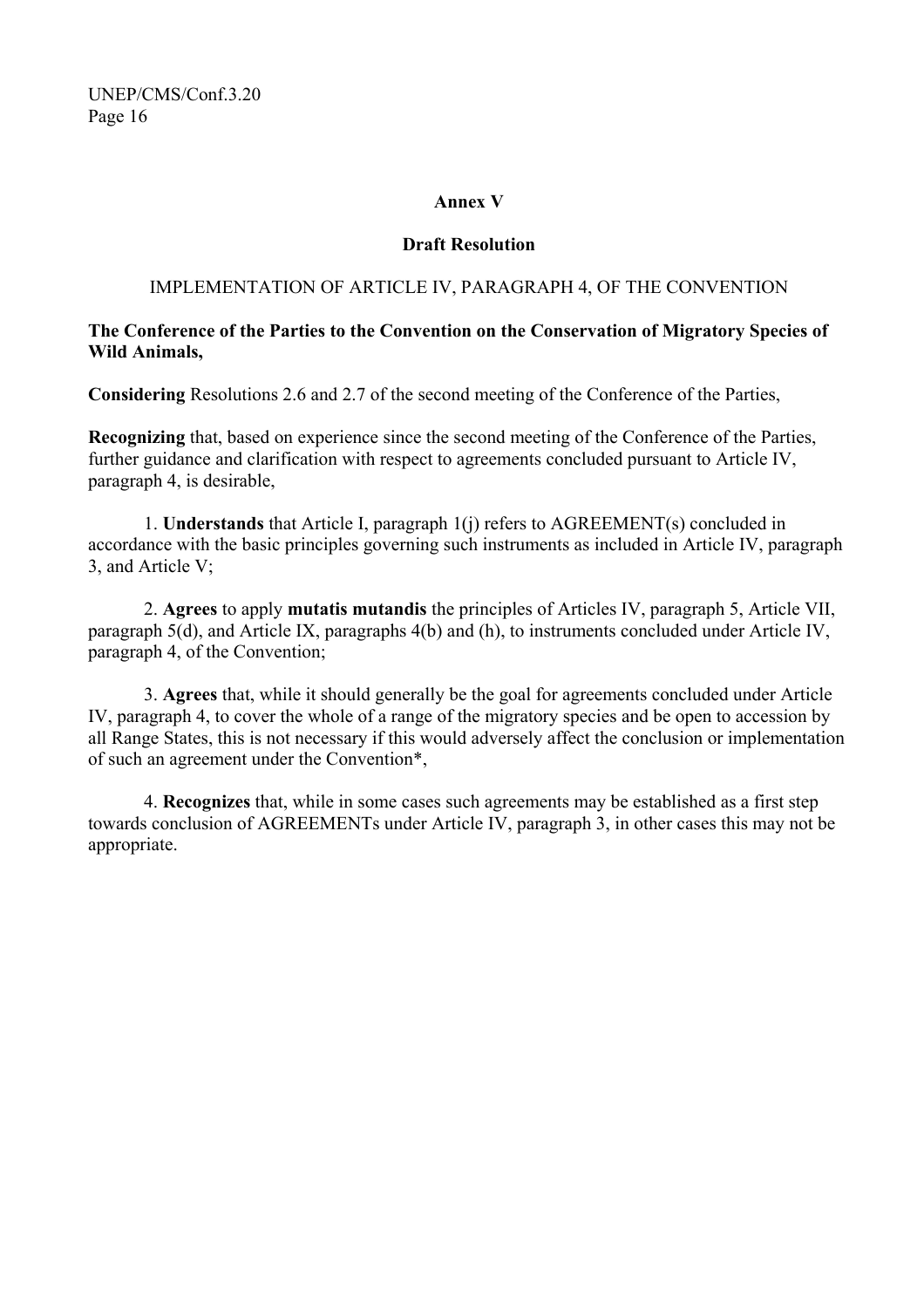#### **Annex VI Attendance list, Scientific Council Meeting, 8 September 1991**

Dr. Pierre Devillers Institut Royal des Sciences Naturelles de Belgique 31, rue Vautier B-1040 Bruxelles 4 Belgique Tel/Fax: 0032-2-649 4825

Dr. Carl Edelstam Research Department Swedish Museum of Natural History P.O. Box 50007 S-10405 Stockholm Sweden Tel: 0046-8-666 4000 Fax: 0046-8-666 4212

Mr. Steiner Eldoy Directorate for Nature Management Tungasletta 2 N-7004 Trondheim Norway Tel: 7-580560 Fax: 7-915433

Dr. Michael J. Ford Joint Nature Conservation Committee Monkstone House City Road Peterborough PE1 1GY United Kingdom Tel: 0044-733 62626 Fax: 0044-733 893971

Dr. Eliezer Frankenberg Nature Reserves Authority 78 Yirmeyahu Street Jerusalem 94467 Israel Tel: 22-536271 Fax: 22-383405

Dr. Eero Helle Finnish Game and Fisheries Research Institute P.O. Box 202 00151 Helsinki Finland Tel: 358-0-624211 Fax: 358-0-628396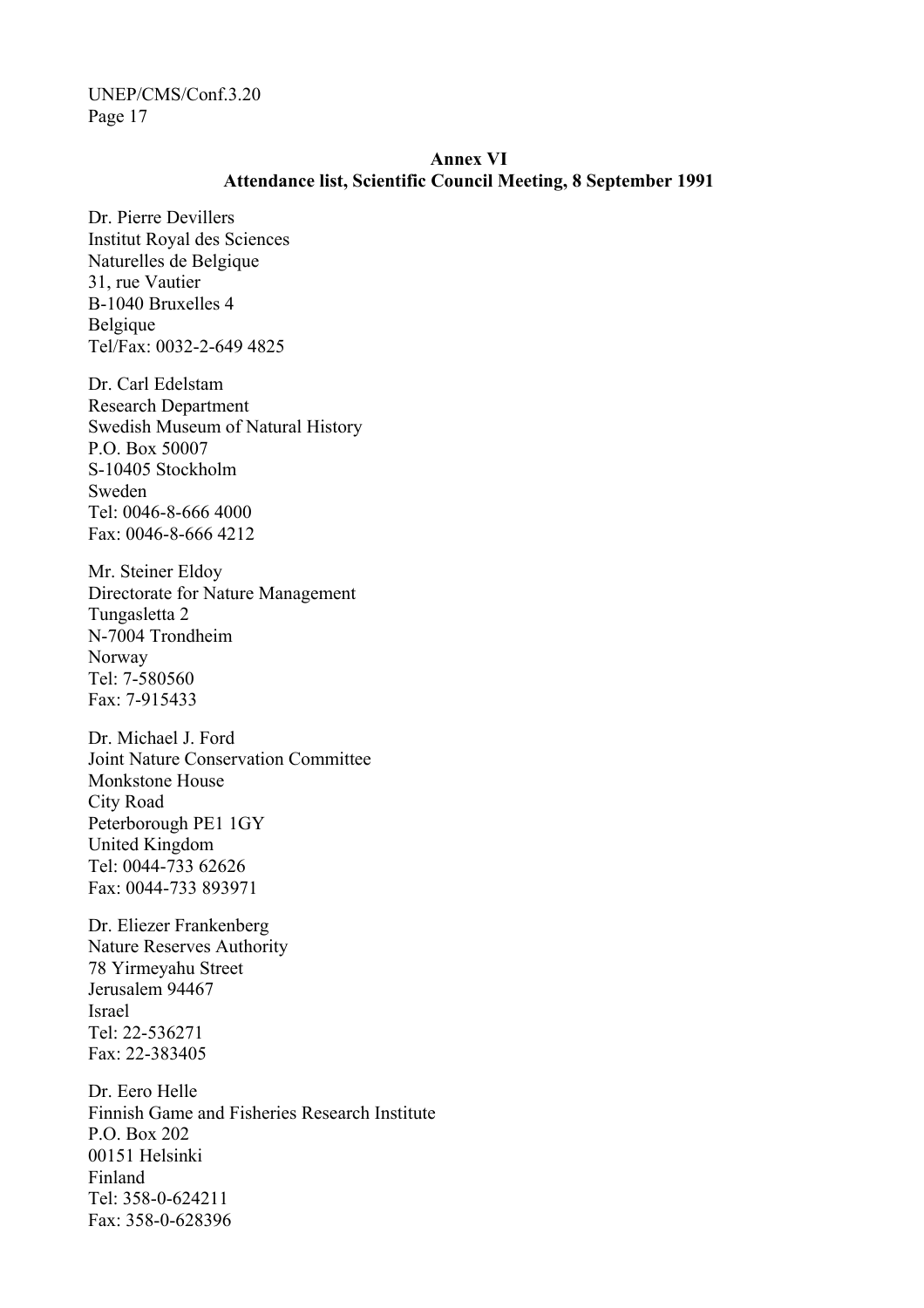Dr. Mike Moser International Waterfowl and Wetlands Research Bureau Slimbridge GL2 7BX United Kingdom Tel: 0044-453-890624 Fax: 0044-453-890827 Telex: 437145 (WWF G)

Dr. Jean Ngog Nje Directeur adjoint de l'école de faune de Garoua B.P. 271 Garoua Cameroon Tel: 271125

Dr. Eugeniusz Nowak Bundesforschungsanstalt für Naturschutz und Landschaftsökologie Konstantinstr. 110 D-5300 Bonn 2 Germany Tel: 228-8491123 Fax: 228-8491200

Dr. William Perrin National Marine Fisheries Service Southwest Fisheries Centre P.O. Box 271 La Jolla CA 92038 United States of America Tel: 619-546 7096 Fax: 619-546 7003

Dr. William Phillips Australian National Parks and Wildlife Service GPO Box 636 Canberra ACT 2601 Australia Tel: 6-2500200 Fax: 6-2500399 Telex: AA62971

Mr. S. Deb Roy Add. Inspector General of Forests (Wildlife) Ministry of Environment and Forests Paryavaran Bhawan. GCO Complex Lodi Road New Delhi 110003 India Tel: 11-362785 Fax: 11-360678 / Telex: 3163015 wild in